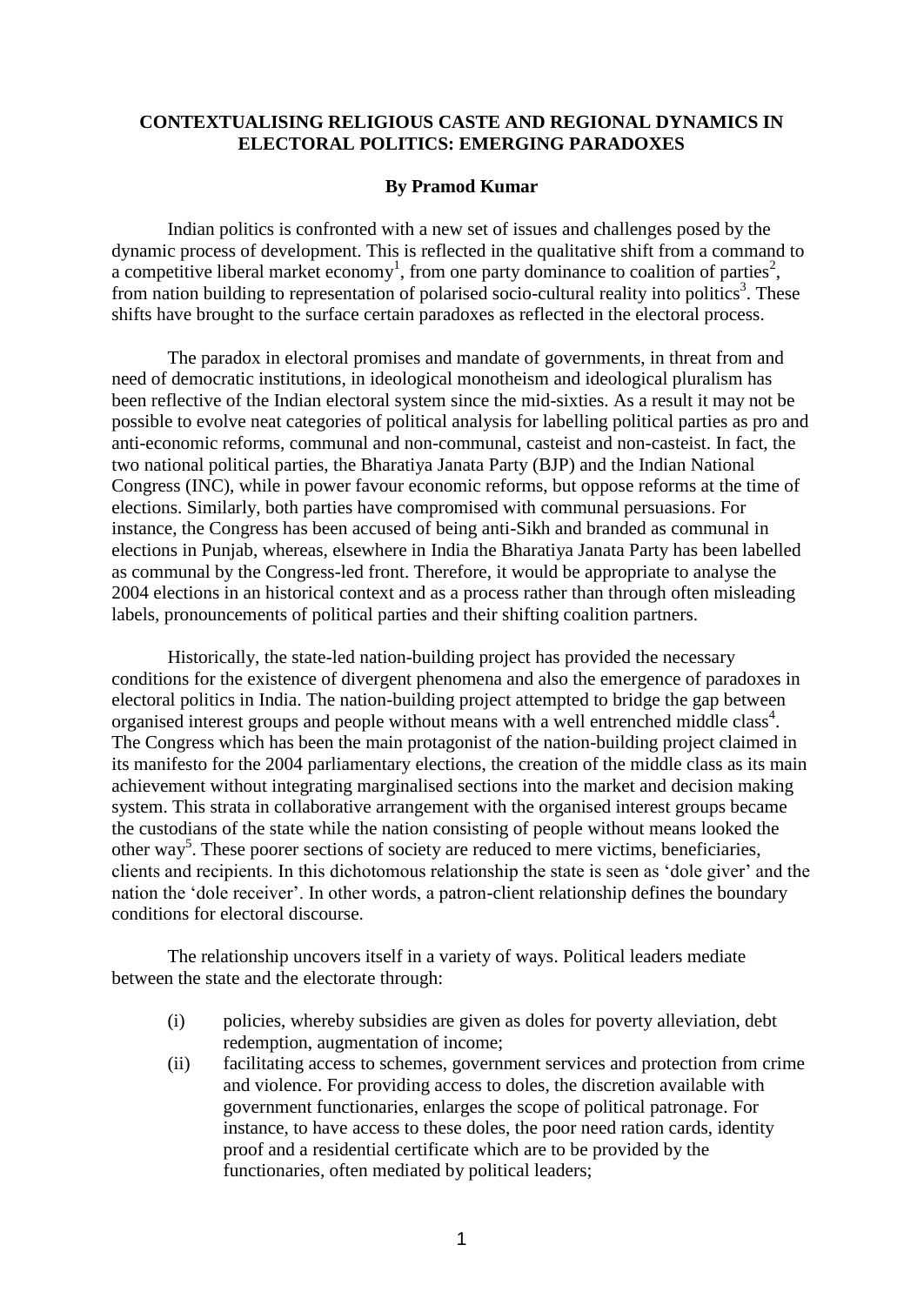(iii) application of ideological filters at the level of policies and their implementation. Non-secular categories like caste, religion, region and secular categories like *aam admi* (common man) are used to acquire legitimacy for their political claims.

This complex interaction between *aam, admi* and electoral politics is dynamic in nature and has been undergoing a change. The transformation agenda within the nation building project dominate Indian electoral politics.

# **PROMISES AND PERFORMANCE: FROM GAP TO PARADOX**

The paradox between the transformational discourse and economic reforms agenda has shaped the electoral politics in India. This discourse occupied a large space in electoral politics until the eighties. Populist slogans like "garibi hatao", "land to the tiller", "social justice for all", "anticorruption" and "fight against authoritarianism" have been raised for election purposes. The theme of elections has undergone a change with successive political leaders. Under India"s first Prime Minister, Jawaharlal Nehru, it was social justice for all, expressed in various forms like land to the tiller. In the 1971 parliamentary elections, Congress leader Mrs. Indira Gandhi won with the slogan "garibi hatao" (poverty eradication), and under the non-Congress leadership in the 1977 parliamentary elections, it was restoration of democracy and anti-authoritarianism.

All these slogans, along with the promise of building a socialist society remained the hallmark of Indian politics. The Congress promised what Nehru called the socialistic pattern of society by following a policy of industrialisation with increased government ownership so as to command the heights of the economy. The state took upon itself the task of building infrastructure like dams, steel plants, oil refineries and machine tool factories. In fact, these were essential for the fast growth of private industries. Indian industrialists were unwilling and unable to undertake the construction and management of these capital intensive heavy industries.

In other words, the national political leadership sought to realise the goal of socialism by creating a large industrial and agricultural base and by developing science and technology. This process of industrialisation and even the policy of nationalisation were used for increasing production and not as a means of attaining social justice.

Another populist slogan of land reforms was used to create a vision of equality. Land reforms and the way they were implemented transformed big land owners from a class solely dependent on land and feudal privileges to a class of rural entrepreneurs. These rural entrepreneurs, no doubt, retained substantial interest in land, but made considerable investment in transport, warehouses and rice mills. All these measures threw up a class of privileged people who were gripped by a kind of "scarcity psychology". On the other hand, the same process multiplied and marginalised the poor sections of the population.

However, after the mid-eighties, this discourse was not as dominant as it was in the earlier phase. The slogan of justice for all was replaced by justice for backward castes, Dalits and minorities. It provided hopes to the downtrodden without providing any concrete gains. The Mandal Commission itself acknowledged it.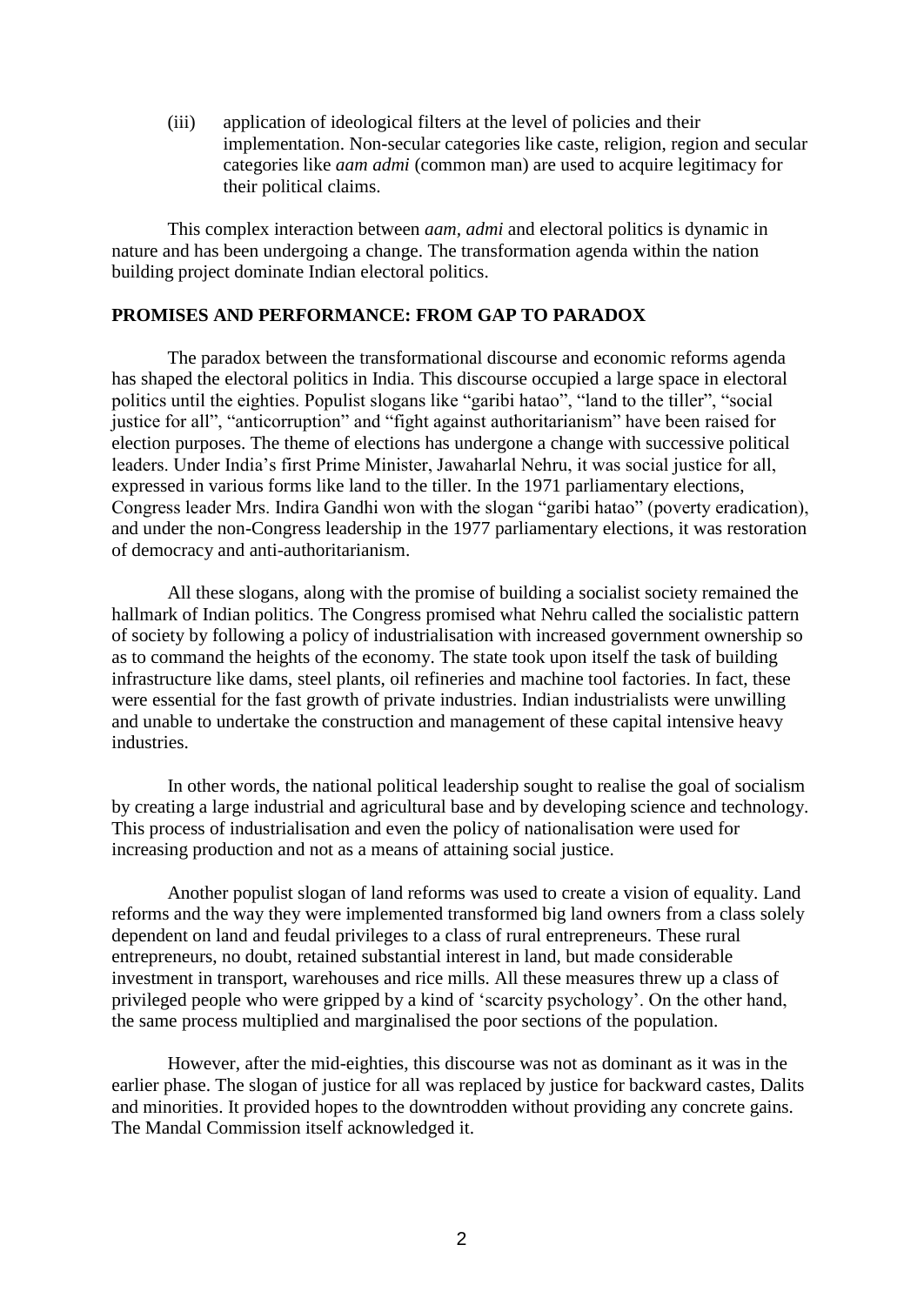When a backward class candidate becomes collector or a superintendent of police, the material benefits accruing from his position are limited to the members of his family only. But the psychological spin-off of this phenomenon is tremendous; the entire community of that backward class candidate feels socially elevated.<sup>6</sup>

The Mandal Commission had little to do with equality and social justice. It focused on a strategy of co-option by multiplying caste cleavages and attempting to achieve a balance of group interests. This, in a limited way, provided continuity to the discourse on transformational politics.

In the nineties the emphasis was shifted from the public sector-administering of prices, subsidies, control of wages and poverty-to structural reforms with a veneer of liberal non-regulatory state.<sup>7</sup> The major initiative for economic reforms was taken during the tenure of Prime Minister Rajiv Gandhi. Within months after taking office, the Prime Minister announced new policies to accelerate India"s slow industrial growth – liberalising imports, providing new economic incentives for exports, permitting the import of technologies, encouraging foreign investment through joint ventures, reducing taxes and de-regulating the economy so as to make it more competitive.<sup>8</sup>

Thereafter, a near consensus on economic reforms package among the major political parties and actors was built, notwithstanding the occasional noises relating to *Swadeshi*. For instance, the Congress and the Bharatiya Janata Party election manifestos for 2004 on economic reforms reinforced each other. The Bharatiya Janata Party highlighted its commitment to:

further broadening and deepening the economic reforms based on a self-reliant approach, sustained double-digit GDP growth rate to achieve complete eradication of poverty and unemployment, end of regional and social disparities and bridging the urban-rural divide. $9$ 

The Congress manifesto asserts that,

The Congress would broaden and deepen economic reforms. The overriding objectives would be to attain and sustain year after year a 8-10% rate of economic growth and to spread this growth over all sectors, particularly agriculture and industry… aimed at local level economic and social transformation that directly benefit the poor in rural and urban India, bringing prosperity to the 6 lakh-odd villages of India and improving the living conditions of the urban poor.<sup>10</sup>

The space vacated by slogans like "*garibi hatao*" was allowed to go unattended with symbolic references in election manifestos. The dichotomy between electoral promises and the mandate of governance became pronounced. Earlier, electoral promises used to be in line with the ideological commitment of the government. Now with the adoption of economic reforms, electoral promises were in contradiction with the government's mandate.

In elections, political parties ideologically support economic reforms but find it difficult to politically popularise them. This is because the content of economic reforms is to reduce employment in the public sector without creating corresponding employment in the private sector, to encourage people to participate in self-help groups and launch small businesses in the face of intense competition. Nor, can they tell the people to mind their own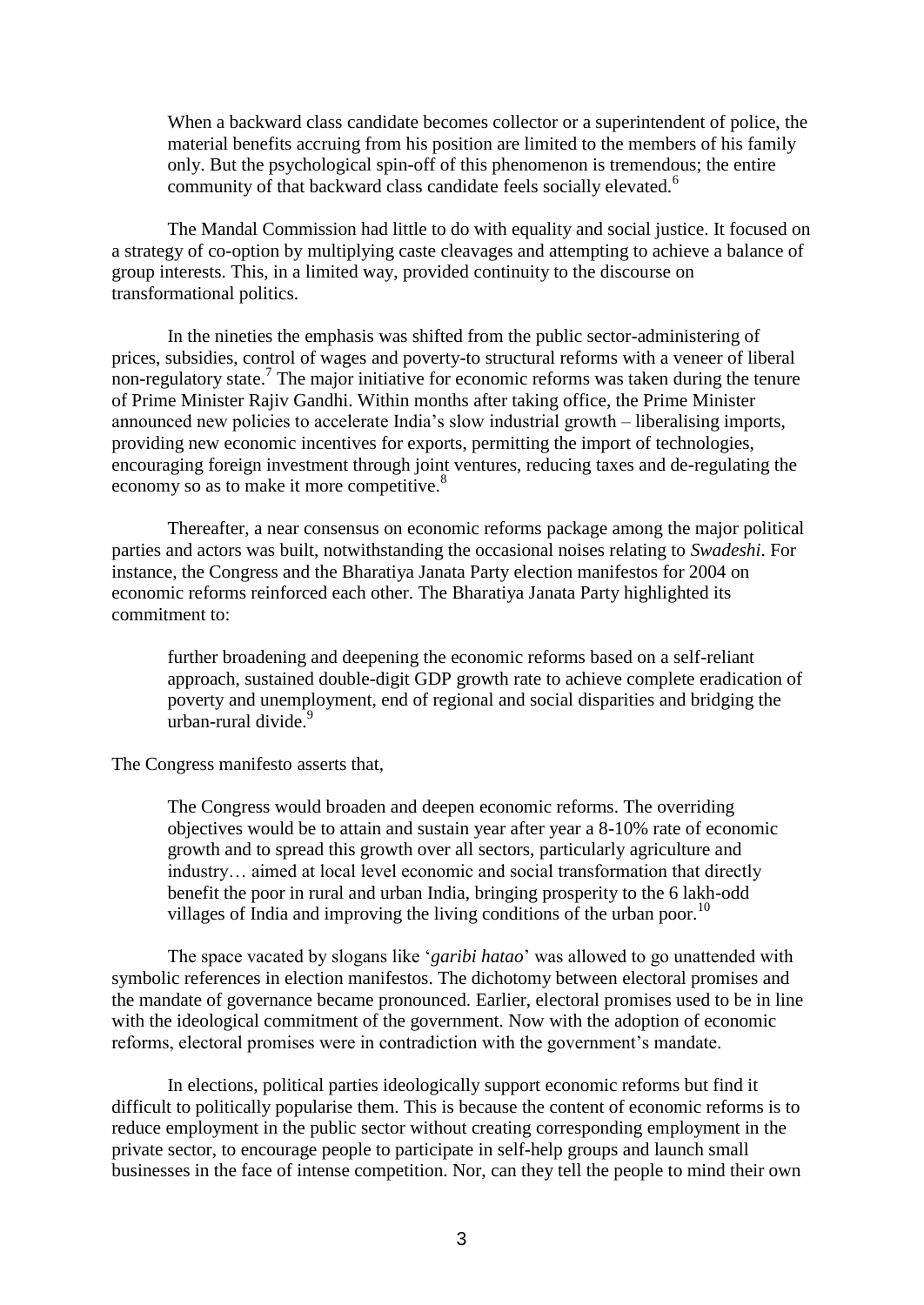health and give subsidies to private hospitals and above all, in the name of building their stakes, "motivate" them to pay for life saving services even if they do not have the opportunities to earn a livelihood.

It is important to note there has been a wide gap between electoral promises and government performance in both the phases, i.e. 1947 to 1977 and 1977 onwards. The difference is that in the earlier phase, the electoral promises were ideologically in convergence with the mandate of the government, whereas in the later phase the electoral promises and the government"s mandate were ideologically divergent. The reasons identified for this crisis of non-performance range from structural causes to political behaviour of leaders. However, in the first phase it became manifested in the form of a leadership crisis, whereas in the second phase it took the form of a crisis of trust in leadership.

The 2004 elections have empirically shown that the legitimacy of the government in power declines faster due to the mismatch between the electoral promises and the stark realities of the new economic policies. The National Democratic Alliance, particularly the Bharatiya Janata Party, made implementation of economic reforms a major poll plank in the 2004 elections. The campaign was labelled "India Shining". Congress raised issues relating to "Aam Aadmi" (common man) and branded the Bharatiya Janta Party anti-poor. The mismatch between the electoral mandate of the 1999 elections and the performance of the BJP-led government contributed to poor electoral results in the 2004 parliamentary elections. It won 138 seats with 22.16 per cent vote share.

Further, this paradox between electoral promises and government performance can be captured clearly from two case studies, i. e. Andhra Pradesh and Punjab. Andhra Pradesh was considered the best governed state with shifting emphasis from state as provider of services to being merely a facilitator. In the 1994 elections the Telgu Desam Party won by opposing the economic reforms of the Congress. A decade later, in 2004, the Congress launched itself into a pro-poor bandwagon and against economic reforms to defeat the TDP-led by Chandrababu Naidu government.<sup>11</sup>

|            | 1994                             |                  |                      | 2004                      |                     |                           |                                            |  |
|------------|----------------------------------|------------------|----------------------|---------------------------|---------------------|---------------------------|--------------------------------------------|--|
|            | <b>Seats</b><br><b>Contested</b> | <b>Seats won</b> | % of votes<br>polled | <b>Seats</b><br>Contested | <b>Seats</b><br>won | $%$ of<br>votes<br>polled | Loss or gain<br>% increase in<br>seats won |  |
| Congress   | 294                              | 26               | 33.85                | 234                       | 185                 | 38.56                     | 611.54                                     |  |
| <b>TDP</b> | 251                              | 216              | 44.14                | 267                       | 47                  | 37.59                     | $-78.24$                                   |  |
| Left       | 37                               | 34               | 6.35                 | 26                        | 15                  | 3.37                      | $-56.0$                                    |  |
| <b>BJP</b> | 280                              |                  | 3.89                 | 27                        | ◠                   | 2.63                      | $-33.34$                                   |  |
| <b>TRS</b> |                                  |                  |                      | 54                        | 26                  | 6.68                      |                                            |  |
| Others     | 2357                             | 15               | 11.78                | 1288                      | 19                  | 11.17                     | 26.67                                      |  |

**Table 1 1994 and 2004 Vidhan Sabha elections in Andhra Pradesh**

*Source: Statistical Report on General Election to the Legislative Assembly of Andhra Pradesh (various years)*.

The Congress made electoral promises like

free electricity for agriculture, subsidies on crop loans, more funds for irrigation projects, relief package to the families of suicide victims, loans to women self-help groups at 3 per cent interest per annum, and the sanction of a revolving fund to all DWACRA groups which completed six months, 2.5 lakh jobs for the youth by lifting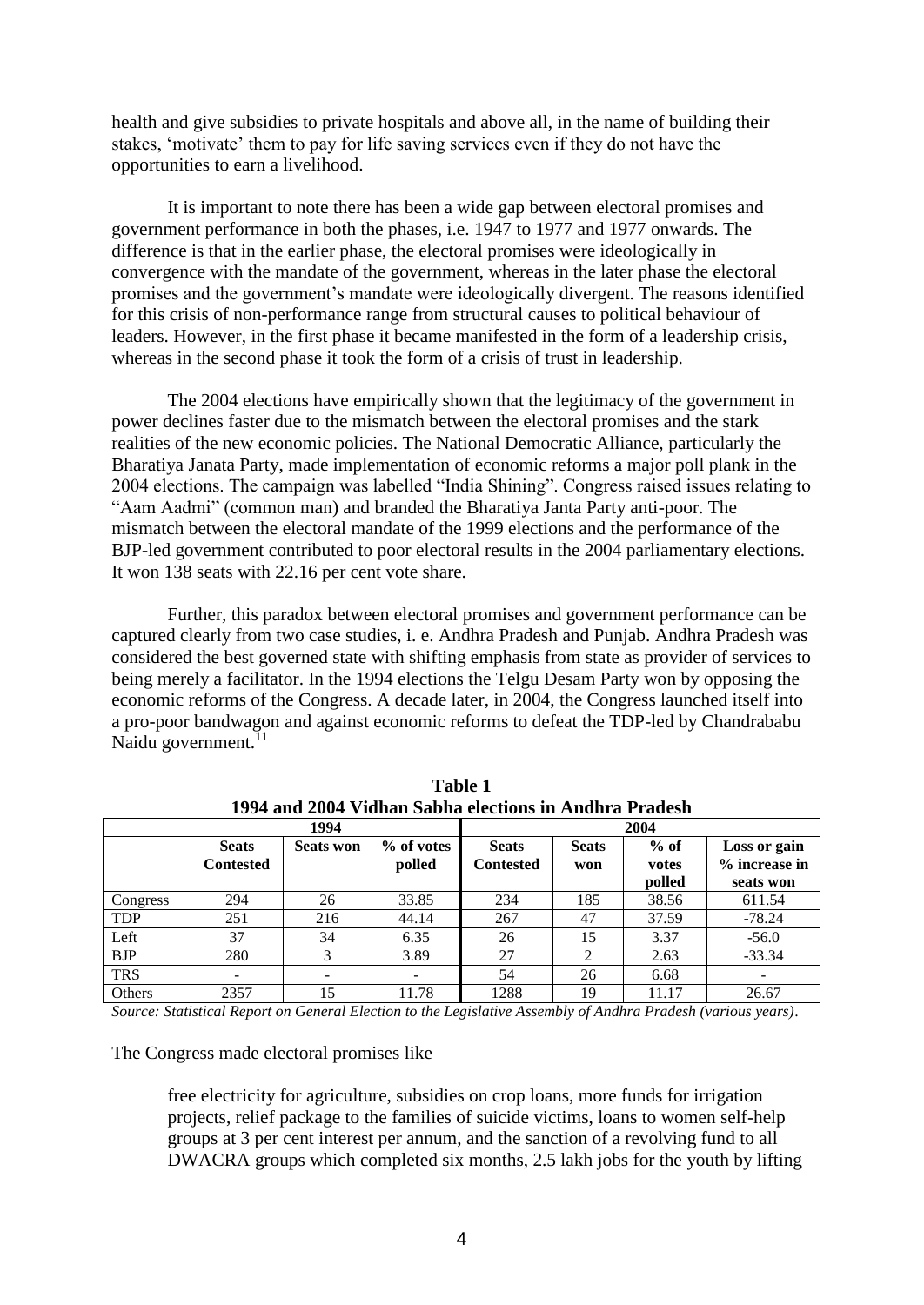the ban on recruitment in government service, enhancement of old-age pension, and revival of the subsidised cloth scheme<sup>12</sup>.

## Chandrababu Naidu opined that

the Congress was making fantastic promises that could not be implemented by anyone in power and that it was resorting to populist promises to deceive the voters. He said international financial agencies, such as the World Bank, would not approve free electricity to the agriculture sector and that would mean the stoppage of loans to the state. The Congress immediately termed the TDP government as anti-farmer and pro-World Bank.<sup>13</sup>

The results of the elections were dismal for the TDP and the Congress won the elections. The first step the Congress government took after coming to power was to announce free electricity for the farmers as was promised in its election manifesto.

In Punjab, the Congress demonstrated this paradox between electoral promises and government mandate in a blatant manner as it was caught between Assembly elections (2002) followed by Parliamentary elections (2004). In the 2002 Assembly elections it promised free electricity to farmers, removal of octroi and registered a victory over its major opponent, the Akali Dal. The election manifesto committee was chaired by Dr. Manmohan Singh, present Prime Minister of India.<sup>14</sup>

After coming to power it backtracked from its electoral promises and announced a number of initiatives for introducing economic reforms. Consequently, it did poorly in 2004 parliamentary election. Learning lessons from its defeat, the Congress government announced sops like free electricity to farmers in the wake of the forthcoming Assembly elections in early 2007. Interestingly, these sops were opposed by Prime Minister Manmohan Singh. The Chief Minister, Capt. Amarinder Singh, reminded the Prime Minister that he chaired the election manifesto committee which made these promises in 2002 elections.

The patron-client relationship is carefully nurtured by offering doles in the name of subsistence subsidies to the electorate. Doles have been used as a poverty-alleviating and vote catching device. People without means constitute the backbone of Indian electoral politics.

There are more illiterates, rural-based people, Scheduled Castes and OBCs who comprise voters today than earlier…. In 1996 over the average polling of 58 per cent there were 1 per cent more OBCs voting as against merely 2 per cent less than the upper castes; that is 59 per cent OBCs voted as against 56 per cent upper castes. It becomes more pronounced if we look at the Scheduled Castes who are 2 per cent above the average, that is, about 60 per cent of them voted as against 56 per cent upper castes.<sup>15</sup>

It is this reality that sustains the paradoxical response of the political parties not only in terms of electoral promises, but also in their performance. The politics of populism became more pronounced with the introduction of economic reforms. Political parties, in order to compete with each other, promise doles. Consequently, it has liberated political parties from the burden of adopting political positions based on transformational politics.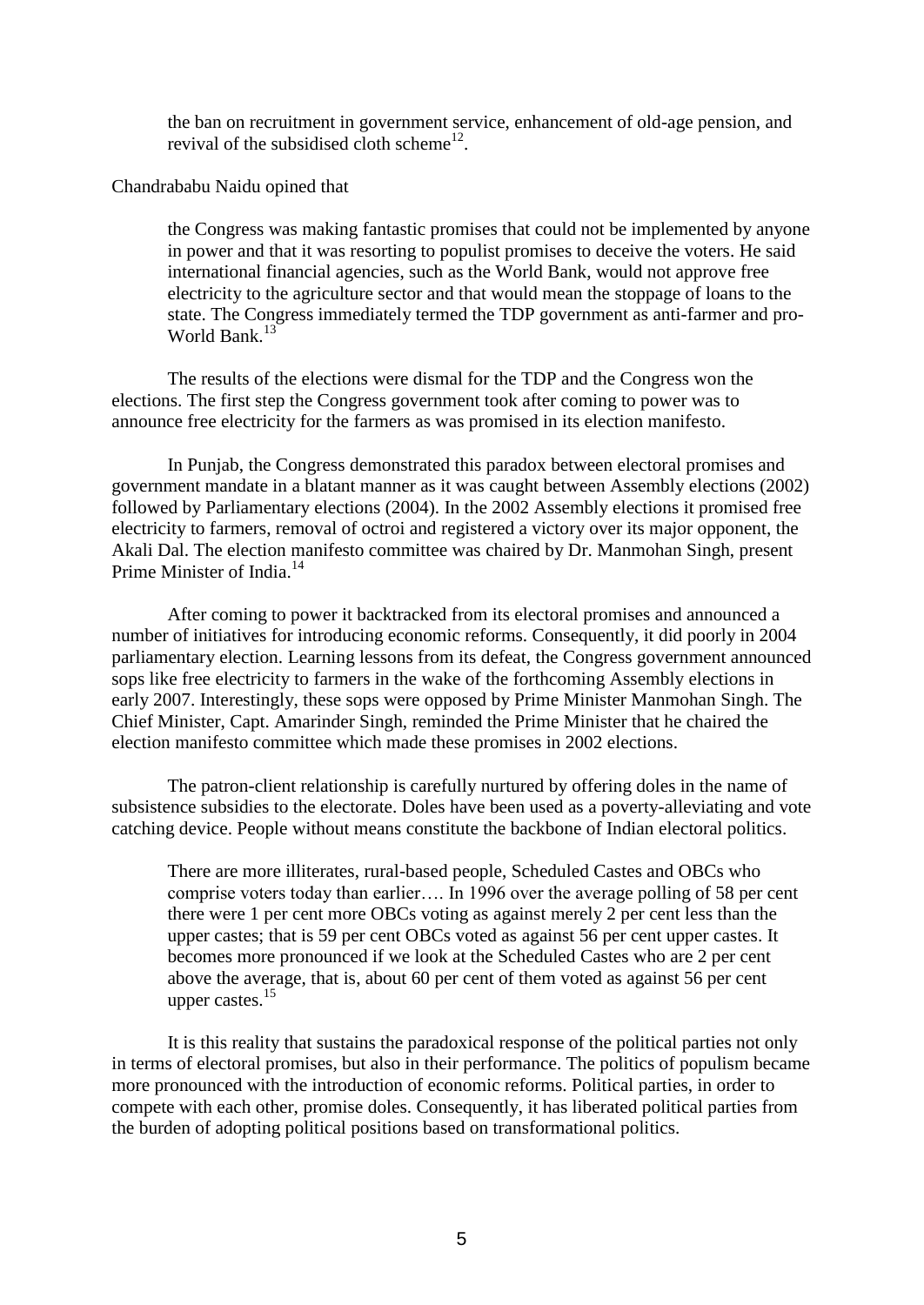#### **Threat and Need Paradox of Democracy**

The interaction of the state-led nation-building project with the path of development produced shifts in political discourse from a transformational thrust to the consolidation of sectional interests. It also brought about a shift from the need of democratic institutions to meet a perceived threat from these same institutions leading to institutional collapse in the eighties.<sup>16</sup> As a result, participatory institutions were either made defunct or ineffective and consequently led to the decreased power of liberal democratic institutions and their leadership.

There has been centralisation of authority and deinstitutionalisation of governance in the midst of popular revolts in Gujarat, the mass movement in Bihar led by Jayaprakash Narayan leading to the imposition of internal emergency in 1977. This process of deinstitutionalisation was attributed to the then Prime Minister, Smt. Indira Gandhi, by some political analysts. Myron Weiner opined that "in Mrs. Gandhi"s view, these institutions – state Congress organizations with local leaders independent of the Centre, a hostile opposition, a critical press and an independent judiciary – had impeded the movement towards a modern, socialist, equalitarian social and economic order.<sup>17</sup> The structural and historical causes were not analysed and reflected available political options and choices. The issue of deinstitutionalisation was identified as a principle reason for the non-performance and collapse of democratic political processes.<sup>18</sup>. No doubt, there has been gradual dedemocratisation and whittling down of the basic rights of the people and abdication of the basic obligation of the system leading to downgrading the most precious facet of democratic system, i. e. legitimacy. Retrospectively, it can be conceptualised as a cyclical process and can be termed as a threat and need paradox of Indian democracy.

The institutional collapse which was caused by the threat perception of these leaders was selectively reversed. Having curtailed the democratic functioning of various institutions, these leaders frequently misused the paramilitary forces to overcome the crises. The eighties saw the revival of law enforcing agencies with an overactive police; as a result, the heroes of the eighties were the supercops. The nineties produced an "overactive judiciary" which took upon itself most of the functions of the state, including the moral and ethical role of the nonstate institutions. The Chief Election Commissioner shared the glory of performing the role of reforming the system single handedly.

This selected restoration of institutional framework did not "restore the secular institutional culture.<sup>19</sup> However, competitive electoral politics became activated leading to the decline of one party dominance. Competing political parties in order to mobilise regional electoral constituencies based on caste, language, tribal and religious considerations, built bridges with ideologically divergent groups. This "bridge politics" blurred ideological differences. For instance, the party responsible for atrocities against Sikhs in 1984 was being wooed by all secularists and parties known for their communal outbursts were in alliance with former socialists and liberal democrats.

# **POLITICS OF IDEOLOGICAL MONOTHEISM AND MULTI-CULTURAL SECULARISM**

This seeming paradox contributed to a shift from one variety of ideological monotheism to another and the negation of forces of ideological pluralism. Nehruvian institutional secularism was replaced by ideological monotheism having its basis in unified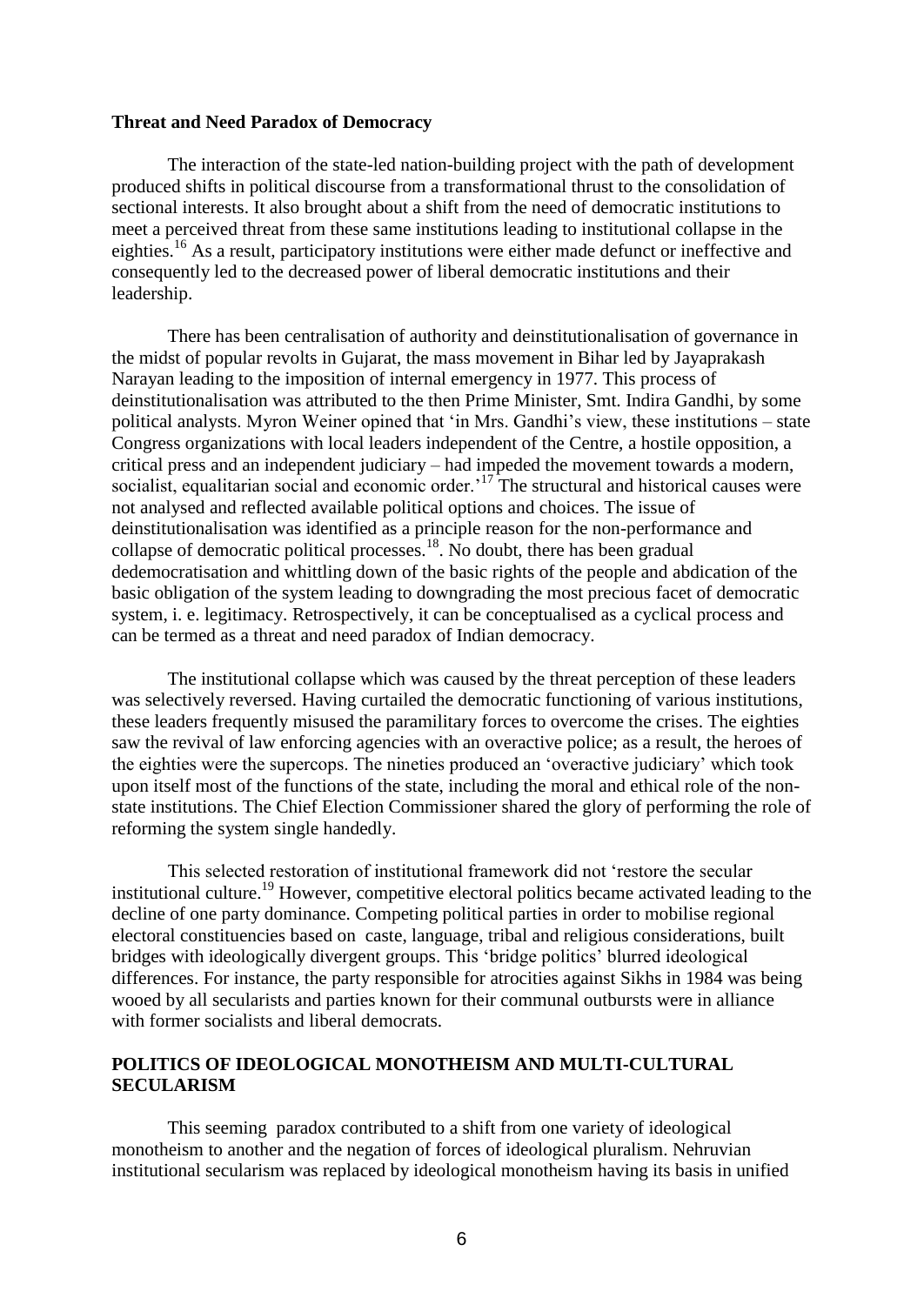conception of indigenous (Hindu) nationhood, negating the policies of appeasement of minorities and in opposition to secular nationhood terming it as pseudo-secularism. On the other hand regional, caste and tribal groups became mobilised for the expansion of electoral constituencies.

The mono-cultural secular nation-building project, in interaction with multicultural social reality, led to the subversion of the rights of various cultural and linguistic groups. This provided a context to strengthening of communal assertions and currency to caste groupings as electoral capital.

There are at least three crucial events in this chronology; the Shah Bano-Muslim Women"s Act affair of 1985-86, the BJP"s defection in 1990 from the United Front government of V.P. Singh, and the ongoing Mandir-Masjid saga"…. By overturning the Shah Bano decision in the widely publicized case, available and explicable to a nation-wide audience, the Rajiv Gandhi Government gave apparent credence to the widespread and long-held charge against the Congress that the substance of its secularism was "pseudo-secularism," communally divisive "vote bank politics," and "pampering" Muslims in order to get their votes. $^{20}$ 

## **Communal Monoliths as Vote Banks**

The *Ram Janam Bhoomi* movement consolidated the Hindu majority vote bank and consequently the Bharatiya Janata Party increased its electoral tally in Parliament from 2 seats in 1984 to 182 seats in the 1999 elections. As a ploy to fragment and weaken the Hindu vote bank, a caste based political co-option strategy in the form of Mandal Commission was unleashed.

To illustrate, the Bharatiya Janata Party won two seats in the 1984 elections with 8 per cent vote share. It increased its tally as it won 85 seats in 1989, 120 seats in 1991, 161 seats in 1996, 182 seats in 1998 and in 1999 and 138 seats in 2004.

| Seats won by Bharatiya Janata Party in Parilament Elections (1984-2004) |                        |                  |            |                       |  |  |  |  |
|-------------------------------------------------------------------------|------------------------|------------------|------------|-----------------------|--|--|--|--|
|                                                                         | <b>Seats Contested</b> | <b>Seats won</b> | % of votes | % of seats won out of |  |  |  |  |
|                                                                         |                        |                  | polled     | contested seats       |  |  |  |  |
| 1984                                                                    | 224                    |                  | 7.74       |                       |  |  |  |  |
| 1989                                                                    | 225                    | 85               | 11.36      | 38                    |  |  |  |  |
| 1991                                                                    | 468                    | 120              | 20.11      | 26                    |  |  |  |  |
| 1996                                                                    | 471                    | 161              | 20.29      | 35                    |  |  |  |  |
| 1998                                                                    | 388                    | 182              | 25.59      | 47                    |  |  |  |  |
| 1999                                                                    | 339                    | 182              | 23.75      | 54                    |  |  |  |  |
| 2004                                                                    | 364                    | 138              | 22.16      | 38                    |  |  |  |  |

**Table 2 Seats Won by Bharatiya Janata Party in Parliament Elections (1984-2004)**

*Source: Statistical Report on General Elections to the Lok Sabha (various years)*.

Political mobilisation of backward castes found expression in parties like the Rashtriya Janata Dal (RJD), Janata Dal, Samajwadi Party, Samata Party and other regional parties. Dalit politics also emerged as a powerful force and found articulation through the Bahujan Samaj Party. The participation of Dalits in elections increased.

In 1996 parliamentary elections the percentage of SC voter turnout was 89.2 per cent as against the national average of 87.3 per cent in the case of upper castes. This trend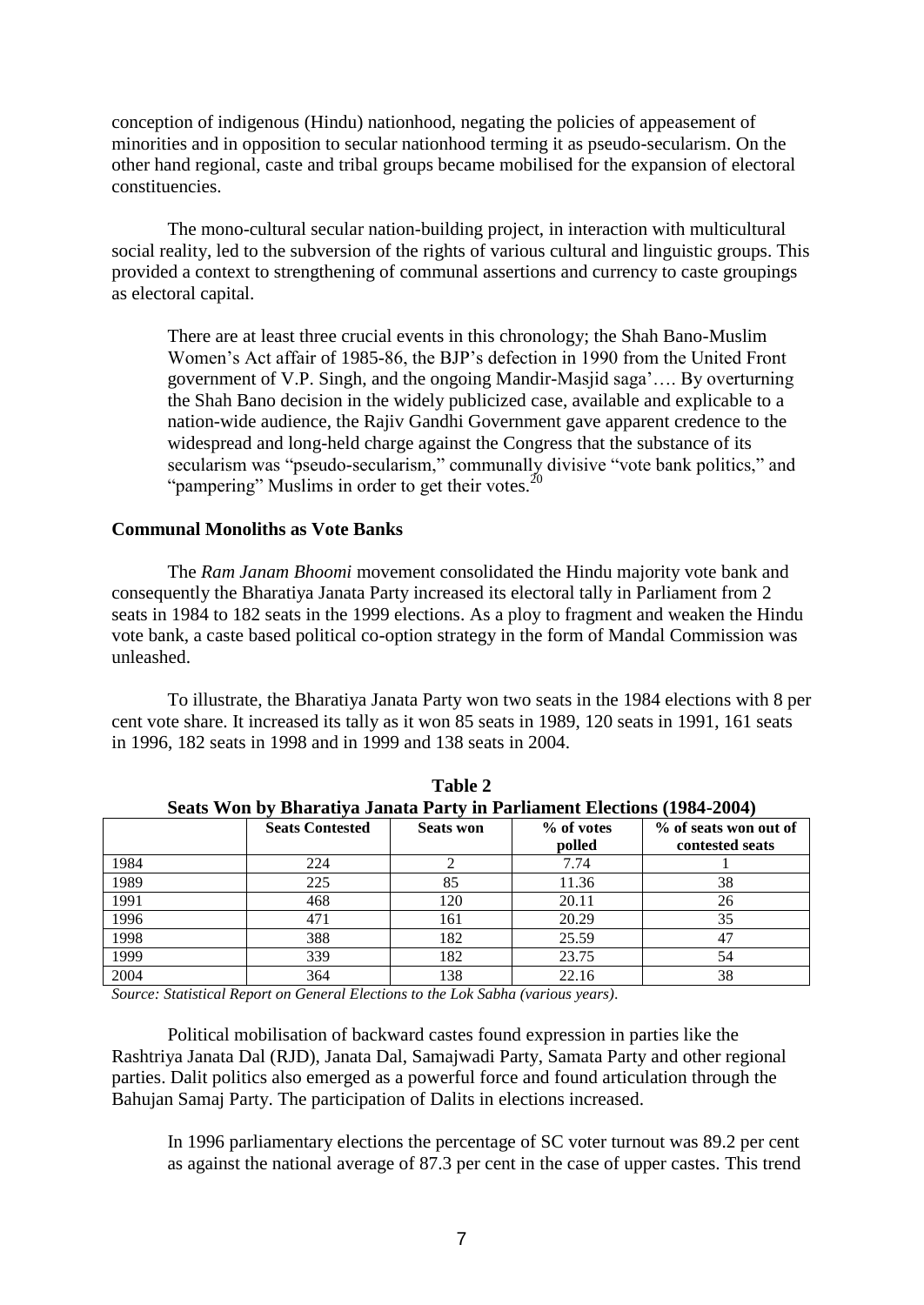continued in the 1998 elections where voter turnout of the SCs and the upper castes was 93 per cent and 91.9 per cent respectively. In 1971 SC voter turnout was 78.7 per cent (CSDS data unit, CSDS Delhi).<sup>21</sup>

In the initial years of post-independence India, the dominant political discourse was secular in its thrust and was not consistent with areas governed by caste or religious domains. Whereas since the mid-eighties, the dominant political discourse increasingly became consistent with a communal, sectarian and caste based cultural reservoir. The political parties transformed this reservoir into electoral capital. Therefore, to label electoral battles between political parties as communal versus non-communal is a misnomer.

Political formations in Punjab labelled the Congress as communal as it was seen as responsible for Operation Bluestar at the Sikh religious shrine, the Golden Temple at Amritsar and anti-Sikh riots following the assassination of Prime Minister Indira Gandhi. Similarly, Bharatiya Janata Party could be labelled communal as being allegedly responsible for the communal carnage in Gujarat. In 2004 parliamentary elections and even in 2002 Assembly elections in Gujarat the Bharatiya Janata Party could consolidate the Hindu vote and win with massive margins.

| Tarty Trendence by Doctar Group |                  |       |     |  |  |  |  |
|---------------------------------|------------------|-------|-----|--|--|--|--|
|                                 | $Congress - NCP$ | BJP   |     |  |  |  |  |
| <b>Upper Castes</b>             |                  | 60    | 161 |  |  |  |  |
| Patidars                        | $\circ$          |       | 158 |  |  |  |  |
| <b>OBCs</b>                     |                  | 4U    | 230 |  |  |  |  |
| <b>Dalits</b>                   |                  | $*23$ | 89  |  |  |  |  |
| Adivasis                        | 46               | 48    | 72  |  |  |  |  |
| <b>Muslims</b>                  | 60               | $*20$ | 79  |  |  |  |  |

**Table 3 Party Preference by Social Group**

Note: The Sample size for Dalits and Muslims voting for the BJP is too small to be statistically significant. *Source: National Election Study 2004; weighted data set*.

| $\overline{\phantom{a}}$ |           |          |       |          |              |          |       |          |  |
|--------------------------|-----------|----------|-------|----------|--------------|----------|-------|----------|--|
|                          | Lok Sabha |          |       |          | Vidhan Sabha |          |       |          |  |
|                          | 1999      |          | 2004  |          | 1998         |          | 2002  |          |  |
|                          | BJP       | Congress | BJP   | Congress | BJP          | Congress | BJP   | Congress |  |
| <b>Seats Contested</b>   | 26        | 26       | 26    | 25       | 182          | 179      | 182   | 180      |  |
| Seats Won                | 20        |          | 14    | 12       | 117          | 53       | 127   |          |  |
| % of vote                | 52.48     | 45.41    | 47.37 | 43.86    | 44.81        | 34.85    | 49.85 | 39.28    |  |

**Table 4 Performance of BJP and Congress in Gujarat Parliament and Vidhan Sabha Elections**

*Source: Statistical Report on General Election to the Legislative Assembly of Gujarat (various years) Statistical Report on General Elections to the Lok Sabha (various years)*

In the 2002 Gujarat Assembly elections, out of 182 constituencies 154 were affected by communal riots. And the BJP could win in 127 constituencies. Can communal riots influence people"s response to political parties?

In fact, the results do not validate the thesis that the riot-hit constituencies or even those with high rioting had BJP as the sole claimant. Gandhinagar and Dessa were among the worst affected by riots yet they returned Congress candidates. Thus, the Congress has won in a significant number of constituencies (12 per cent) which witnessed a high degree of riots and others which had moderate riots (24 per cent). On the other hand, among the riot-free constituencies, more seats went to the BJP than to the Congress (more than 60 per cent), even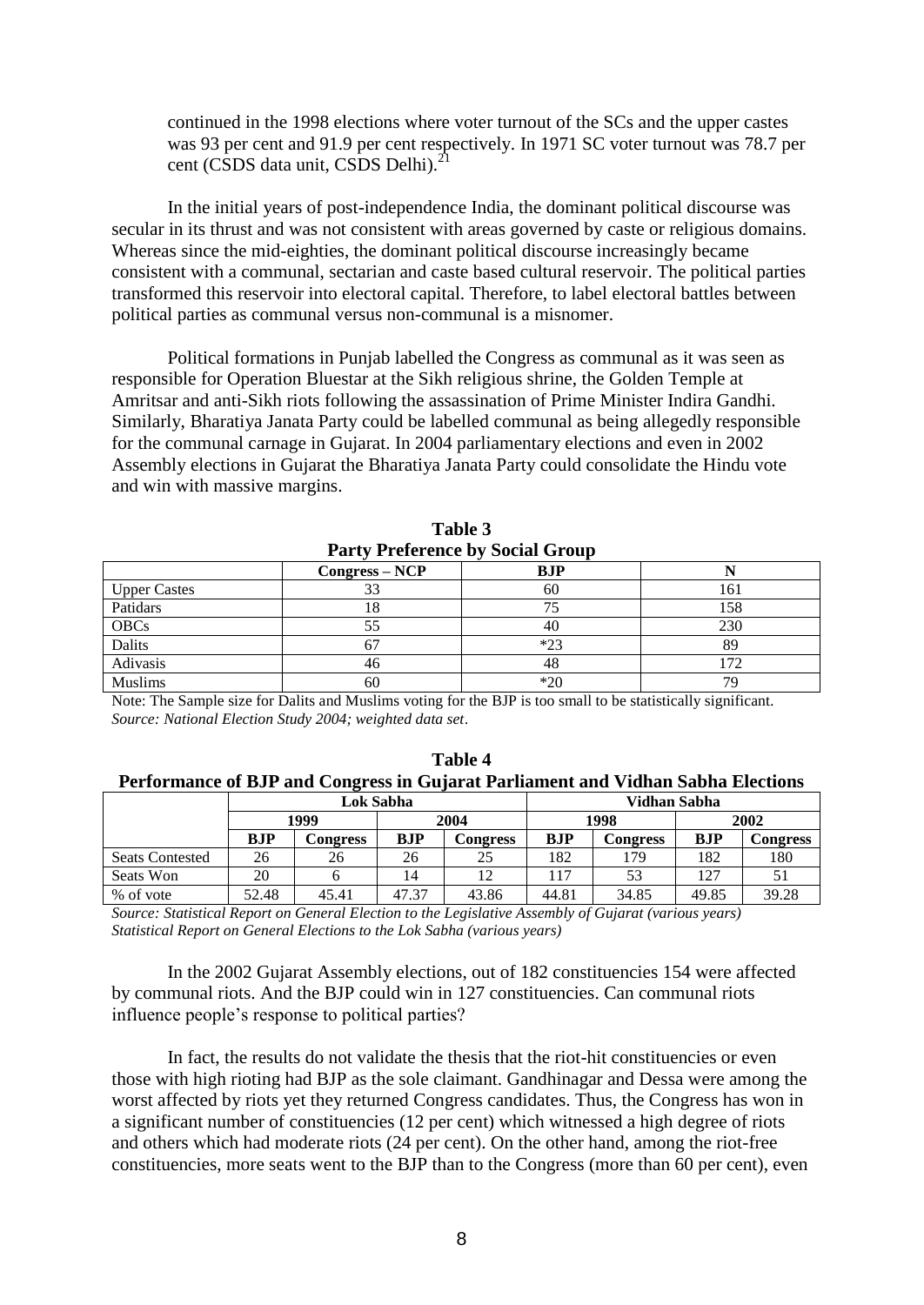in the proclaimed anti-incumbency heartland of Saurashtra. In other words, the BJP won irrespective of the presence or the extent of riots in Gujarat, where it could win more than 60 per cent of the constituencies which had no rioting or low rioting. The Congress, on the other hand, did win seats in the heavily and moderately riot hit constituencies.<sup>22</sup>

The Gujarat elections have produced a major shift from one variety of ideological monotheism to another, i. e. from the minority religious group to the majority religious group, from nationalisation of Hindutva to regionalisation of Hindutva. The nurturing of regional sentiments and aspirations around Hindutva is a unique experiment which has serious implications for the nation-building project. It has not only reversed the secular nationbuilding project launched at the time of Independence, but has also distorted the RSS concept of nationalisation of Hindutva. The whole tenor of electoral mobilisation in Gujarat was a clever blend of Gaurav of Gujarat<sup>23</sup> and Hindutva identity. Providing a saffron garb to regional aspirations cannot be explained as a consequence of post-Godhra developments. In fact, the Godhra episode and the riots that followed are the products of an ideological fermentation carefully nurtured by the Vishwa Hindu Parishad and the BJP.

The massive response to regionalisation of the Hindutva ideology and regional leadership can be understood in the backdrop of globalisation. The process of globalisation has undermined the concept of a nation. Having compromised on economic sovereignty, countries like India and Pakistan have surrendered their political sovereignty, as maintenance of domestic peace has been pushed into the realm of global political-decision making and diktats. It is in this context that President Pervez Musharraf raised the question of Gujarat riots at the United Nations and the "*Mian Musharraf*" symbolism gained currency in the Gujarat elections. The process of globalisation provided an impetus to son-of-the-soil movement, particularly in Gujarat, which has a long history of communalising the job market.

In the 2004 parliament elections Congress could win in 12 out of 26 Lok Sabha seats as compared to six seats held in the 1999 elections. The Congress was leading in 92 of the 182 assembly segments as compared to 51 assembly seats in the 2002 elections. The moot question is that in less than 15 months, is it possible that anti-incumbency could become a potent factor overriding communal polarisation? Or did the defensive response of the Congress under the leadership of former RSS activist Shanker Singh Vaghela provide the electorates a choice between soft and hard communalism.<sup>24</sup>

# **Caste as a Political Capital**

Similarly, caste as a political capital has found varied responses blended in regional flavours covering a vast political spectrum. The content of the emerging Dalit identity includes an assertion of de facto recognition of their rights, occupational mobility, status parity and parallel religious symbols. The local cultural context has shaped Dalit response to political parties. For instance, the Bahujan Samaj Party (BSP) could find a positive response in Uttar Pradesh (U.P.), whereas, in Punjab with the highest percentage of Dalit population in the country, it could find a nominal response. To illustrate, the BSP vote share in Uttar Pradesh increased from 11 per cent in 1993 to 23 per cent in 2002.<sup>25</sup> Both in Punjab and Uttar Pradesh the initial response was to identify with the BSP as there was a low degree of representation of the Scheduled Castes. But in Punjab there is a trend to move away from the BSP.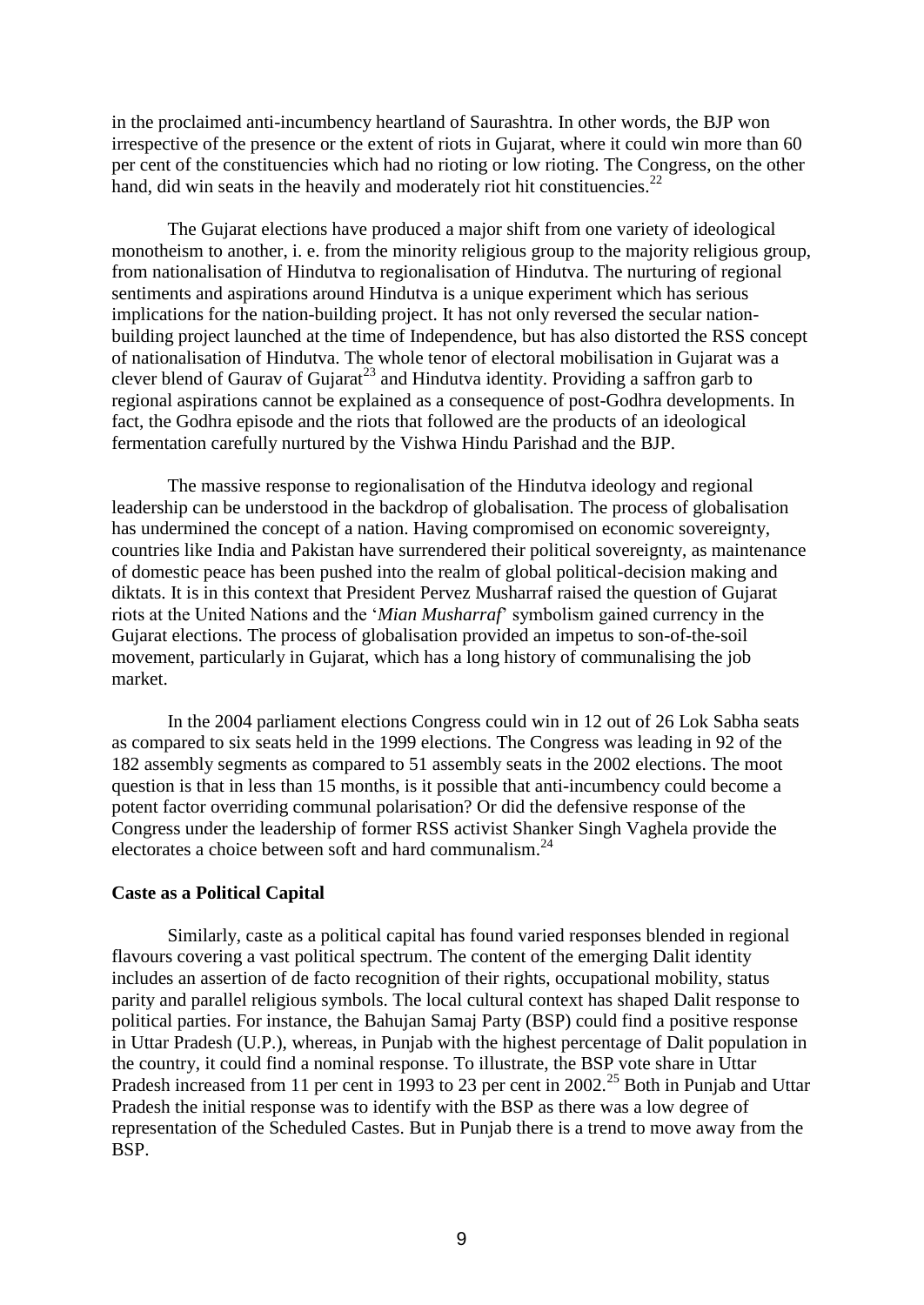| BSP vote support in Ottar Pragesh and Punjab Legislative Assembly |                      |      |      |        |      |       |  |
|-------------------------------------------------------------------|----------------------|------|------|--------|------|-------|--|
|                                                                   | <b>Uttar Pradesh</b> |      |      | Puniab |      |       |  |
|                                                                   | 2002                 | 1996 | 1993 | 2002   | 1997 | 1992  |  |
| Seats contested                                                   | 401                  | 296  | 164  | 100    | 67   | 105   |  |
| Seats won                                                         | 98                   | 67   |      |        |      |       |  |
| % of vote                                                         | 23.06                | 19.4 | 1.12 | 5.69   | 7.48 | 16.32 |  |

**Table 5 BSP Vote Support in Uttar Pradesh and Punjab Legislative Assembly**

*Source: 1. Statistical Report on General Election to the Legislative Assembly of Uttar Pradesh (various years)*. *2. Statistical Report on General Election to the Legislative Assembly of Punjab (various years)*

Why couldn"t the BSP make electoral inroads in Punjab? Punjab has been known for its liberal ritualistic religious practices in relation to caste. Both Sikhism and the Arya Samaj have liberated the Dalits from the stringent purity-pollution based behavioural patterns. For instance, equality in religious gatherings, establishment of common kitchen and the institution of langar were initiated to overcome caste-based superior and inferior relationships. Not only this, offering of "Karah Prasad" by any one irrespective of his caste was a symbolic departure from the notion that forbade food sharing by the upper and lower castes. $^{26}$ 

Interestingly, in Punjab Dalit assertion has usurped the idea of purity to present itself as a competing identity. Notions of honour, revenge and levirate marriages ("chaddar" system) that were considered exclusive to peasant groups are now being adopted by the Dalits<sup>27</sup>. Levirate marriage, a customary practice of Punjabi peasantry in which a widow is 'married' to her deceased husband's brother or other male relative by performing a specific ritual. The patriarchal family thus retains land, assets and children within its fold, while also providing legitimate protection and space to the widow. Levirate marriages are now also being practised by Dalits in Punjab, claiming parity with the Jat peasantry by providing protection to "family honour".

For the Dalits, it meant preventing "pollution" of their exclusive identity. At the individual level, the Dalits are resentful of being unable to protect their women from what they now perceive as transgression of their manhood and identity. Sharing the common cultural reservoir to acquire social parity without getting assimilated into the hierarchical system provided them with a greater political bargaining capacity without becoming hostage of a particular Dalit party.

Further the ideological content of BSP has been unable to capture the regional, cultural and economic specificities of Punjab. The purity-pollution and *Manuwad* that are the BSP"s main ideological planks do not find expression in the socio-cultural domain of Punjab in its fundamental form as it exists in Uttar Pradesh. Therefore, it would be appropriate to see the impact of globalisation and regional dimension on the communal and caste-based political formations and their electoral performance.

To sum up, the above analysis shows that the promises and performance of political parties may not be analysed in terms of gap, but as a paradox. Further, the crisis of leadership has acquired a systemic form leading to a crisis of trust in politics and political leadership. Ideological filters have become convenient labels for acquiring legitimacy for what is otherwise a blatantly legislative power game.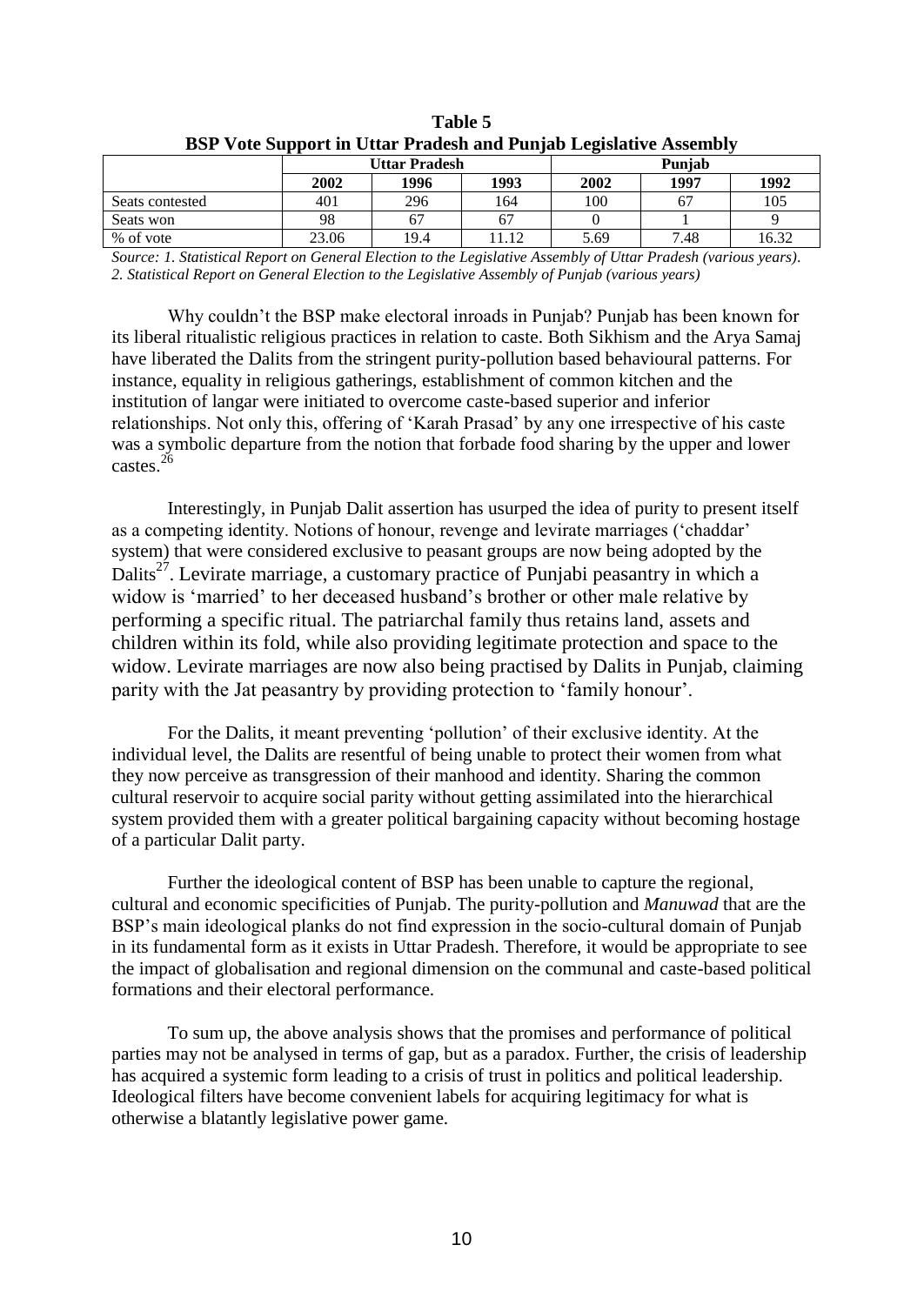## **NOTES AND REFERENCES**

<sup>1</sup> Robert E. B. Lucas and Gustav F. Papanek (eds.), *The Indian Economy: Recent Development and Future Prospects* (Delhi: Oxford University Press, 1988).

<sup>2</sup> E. Sridharan, "Electoral Coalition 2004 General Elections", *Economic and Political Weekly,* Vol. 39, No. 51, December 18, 2004, pp. 5418-25. Paul R. Brass, "India, Myron Weiner and the Political Science of Development", *Economic and Political Weekly,* Vol. 37, No. 29, July 20, 2002, pp. 3026- 40.

<sup>3</sup> Robert W. Stern, *Changing India: Bourgeois Revolution on the Subcontinent* (Cambridge: Cambridge University Press, 2003).

<sup>4</sup> "A nation which had two-thirds of its people under the poverty line at independence is now a nation with two-thirds of its population above the poverty line in the half century since independence. The middle class of India is the proud creation of the Congress." *Lok Sabha Elections 2004: Manifesto of the Indian National Congress.*

5 Pushpendra, "Dalit Assertion Through Electoral Politics", *Economic and Political Weekly,* Vol. 34, No. 36, September 4, 1999, p. 2611.

<sup>6</sup> B. P. Mandal, *Report of the Backward Classes Commission*, (Government of India, 1980), Vol. I, p. 57.

 $7$  To quote, P. N. Dhar, the then advisor to Prime Minister Rajiv Gandhi:

"The broad purpose of policy changes now is to move away from directives, regulations and controls to a greater role for market incentives and to indirect policy instruments as against direct physical controls. Greater importance is now being attached to productivity, competitiveness and technological modernisation with a view to promoting more rapid growth of manufactured exports. Similarly, quantitative limits on imports are being replaced by tariffs to expose domestic industry to a reasonable amount of external competition. Some more items have also been added to the open general licence." P.N. Dhar, "The Indian Economy: Past Performance and Current Issues", in Robert E.B. Lucas and Gustav F. Papanek (eds.), *The Indian Economy: Recent Development and Future Prospects* (Delhi: Oxford University Press, 1988), p.15.

<sup>8</sup> Myron Weiner, *The Indian Paradox: Essays in Indian Politics* (Delhi: Sage Publications, 1989), p. 297.

9 *'Bharatiya Janata Party: Vision Document – 2004'* p. 2.

<sup>10</sup> *'Lok Sabha Elections 2004: Manifesto of the Indian National Congress'*, p. 8.

 $11$  He undertook a 1,500 km-long padayatra across Andhra Pradesh in May 2003. During his campaign, he called Chandrababu Naidu an agent of the World Bank and alleged that the reforms pursued by the TDP government had landed the state in a debt trap and resulted in underdevelopment. He charged huge loans taken from international agencies had been spent on unproductive sectors, and much of it had been pocketed by Telugu Desam functionaries. K. C. Suri, "Andhra Pradesh: Fall of the CEO in Arena of Democracy", *Economic and Political Weekly*, Vol. 39, No. 51, December 18, 2004, p. 5494.

<sup>12</sup> Ibid. p. 5495.

 $13$  Ibid.

<u>.</u>